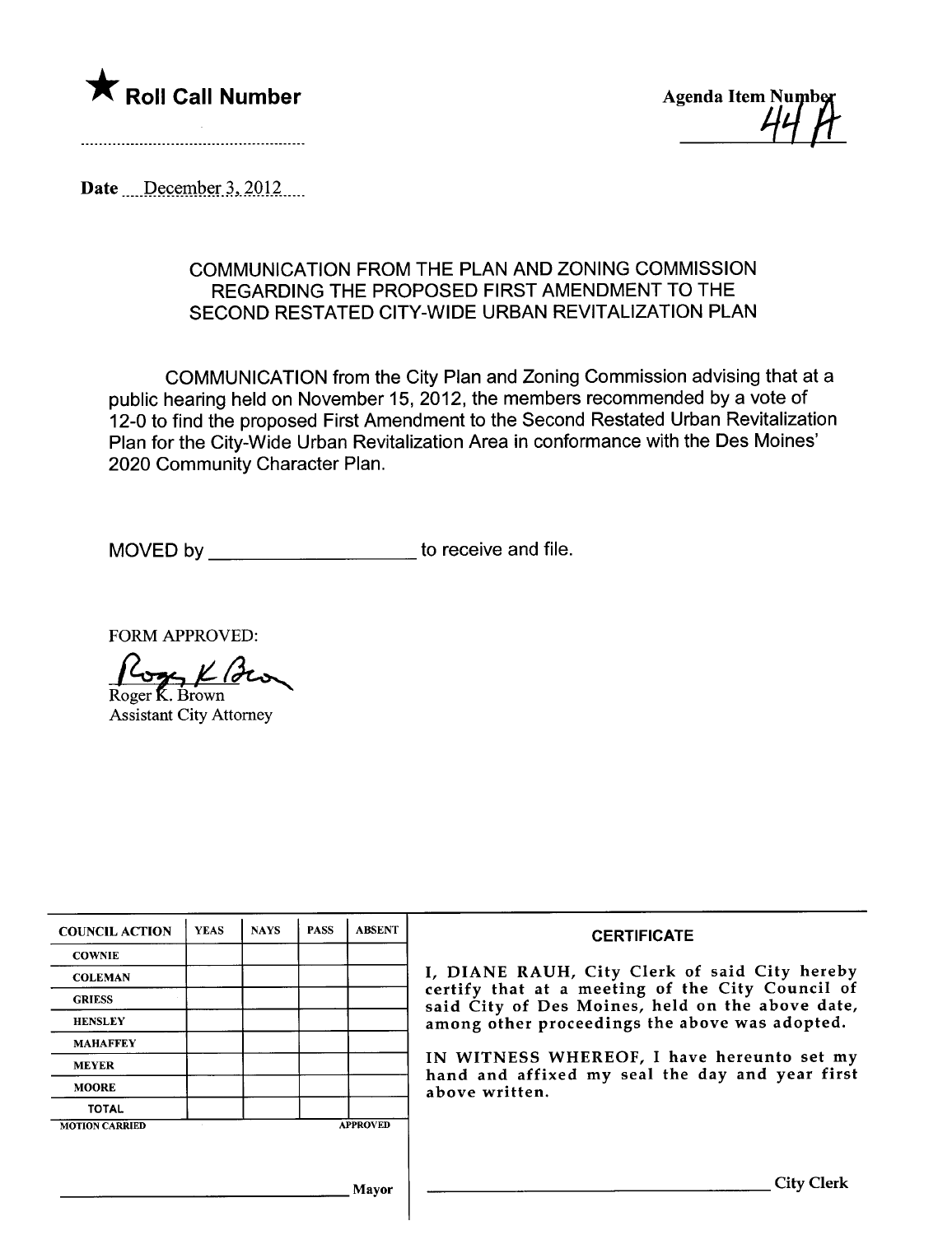November 21,2012

 $\Gamma$ nts  $\sim$  -  $\sim$   $\sim$  Item

 $\left\langle \right\rangle$ 

Honorable Mayor and City Council City of Des Moines, lowa

Members:

Communication from the City Plan and Zoning Commission advising that at their meeting held November 15, 2012, the following action was taken regarding the proposed First Amendment to the Second Restated Urban Revitalization Plan for the City-Wide Urban Revitalization Area, to designate the Riverpoint West Area bounded by Southwest 9th Street on the east, Martin Luther King Jr. Parkway on the north, and the Raccoon River on the south and west as a new subarea within the Downtown Overlay District.

### COMMISSION RECOMMENDATION:

After public hearing, the members voted 12-0 as follows:

| <b>Commission Action:</b> | Yes | <b>Nays</b> | Pass | Absent |
|---------------------------|-----|-------------|------|--------|
| JoAnne Corigliano         | X   |             |      |        |
| <b>Shirley Daniels</b>    | X   |             |      |        |
| <b>Jacqueline Easley</b>  | Χ   |             |      |        |
| <b>Tim Fitzgerald</b>     | Χ   |             |      |        |
| Dann Flaherty             | Χ   |             |      |        |
| John "Jack" Hilmes        |     |             |      | Χ      |
| <b>Ted Irvine</b>         | Х   |             |      |        |
| Greg Jones                | Χ   |             |      |        |
| <b>William Page</b>       | Χ   |             |      |        |
| <b>Christine Pardee</b>   | Χ   |             |      |        |
| <b>Mike Simonson</b>      | Χ   |             |      |        |
| CJ Stephens               | Χ   |             |      |        |
| Vicki Stogdill            | Χ   |             |      |        |

APPROVAL of a motion finding the proposed amendment to the Second Restated Urban Revitalization Plan for the City-Wide Urban Revitalization Area is in conformance with the Des Moines' 2020 Community Character Plan.

### STAFF RECOMMENDATION TO THE P&Z COMMISSION

Staff recommends that the Commission find the proposed amendment to the Second Restated Urban Revitalization Plan for the City-Wide Urban Revitalization Area in conformance with the Des Moines' 2020 Community Character Plan.

## STAFF REPORT

On November 5, 2012 the City Council set a hearing for November 19, 2012 to consider the First Amendment to the Second Restated City-Wide Urban Revitalization Plan. The Plan would allow qualified improvements to commercial property in the Riverpoint West Area to receive tax abatement. The area to which this amendment would apply is bounded by Southwest 9th Street on the



ARMORY BUILDING 602 ROBERT D. RAY DRIVE DES MOINES, IOWA 50309-1881 (515) 283-4182

> ALL-AMERICA CITY 1949,1976,1981 2003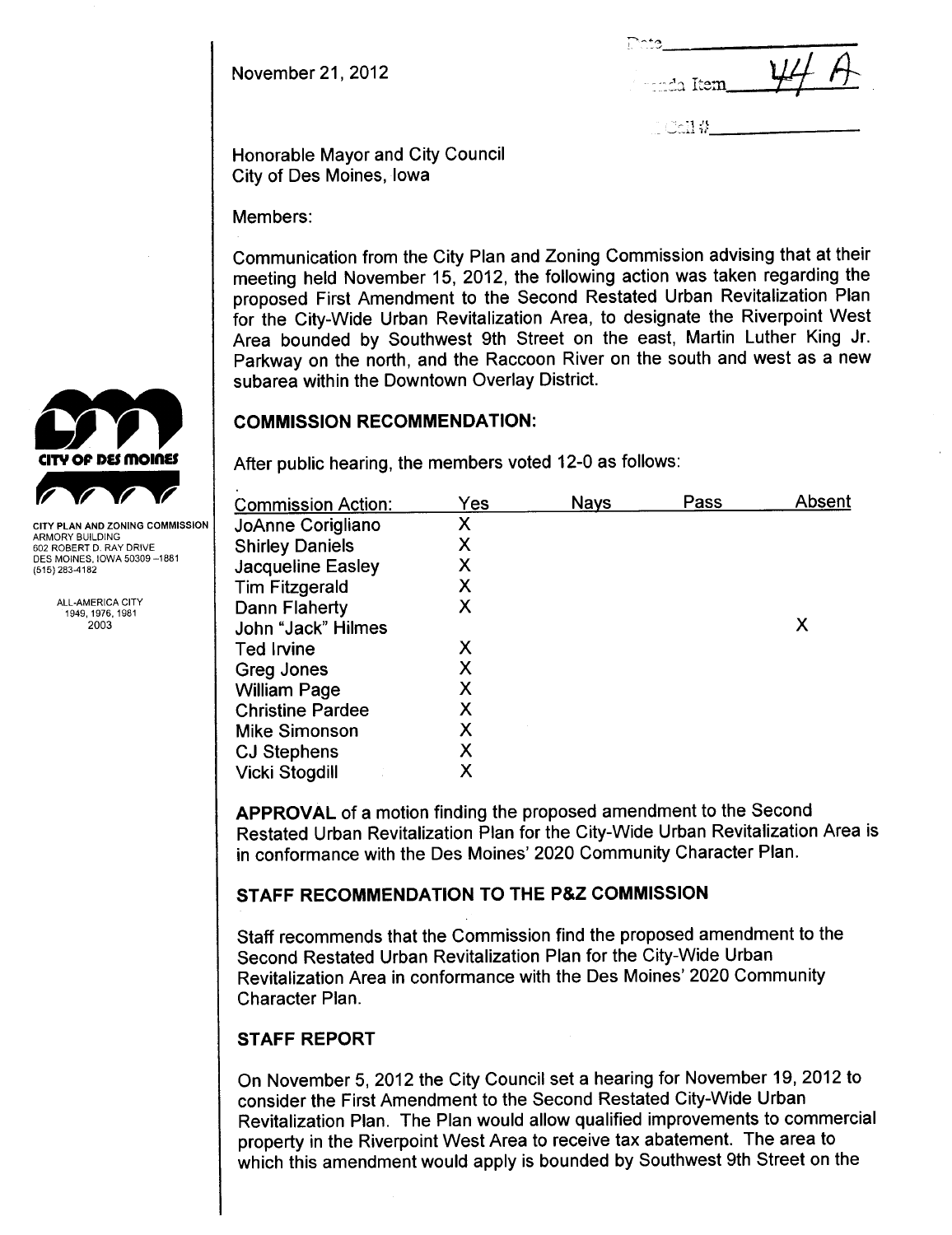$\frac{1}{2}$ 

east, West Martin Luther King Jr. Parkway on the north, and the Raccoon River on the south and west. The intent is to encourage mixed-use redevelopment projects within the area where the value added by qualified improvements to real estate assessed as commercial property may qualify for a temporary exemption from taxation under the 3-year 100% tax abatement schedule or a new 5-year declining tax abatement schedule.

On December 5, 2011, by Roll Call No. 11-2085, the City Council approved and adopted the 2011-1 Omnibus Amendment to the City's Urban Revitalization Plans which consolidated all of the City of Des Moines, as it then existed and as thereafter expanded by future annexations, into the City-wide Urban Revitalization Area and approved the Second Restated Urban Revitalization Plan as a completed and restated urban revitalization plan for the City-wide Urban Revitalization Area. This amendment removed an area known as the Downtown Overlay District from eligibility for commercial tax abatement. This proposed amendment would reinstate commercial tax abatement for the described targeted area in Riverpoint West.

## II. DES MOINES' 2020 COMMUNITY CHARACTER PLAN

Staff believes the amendment is in conformance with the goals of the Des Moines' 2020 Community Character Plan. Eligibility for use of tax abatement would only be given to projects that are in conformance with the Zoning, Site Plan, and the Subdivision Ordinances as well as the Comprehensive Plan.

## SUMMARY OF DISCUSSION

There was no discussion.

## CHAIRPERSON OPENED THE PUBLIC HEARING

There was no one in the audience to speak in favor or in opposition.

### COMMISSION ACTION

Shirlev Daniels moved staff recommendation to find the proposed amendment to the Second Restated Urban Revitalization Plan for the City-Wide Urban Revitalization Area in conformance with the Des Moines' 2020 Community Character Plan.

Motion passed 12-0.

Respectfully submitted,

Michael Ludwig, AICP Planning Administrator

MGL:clw

cc: File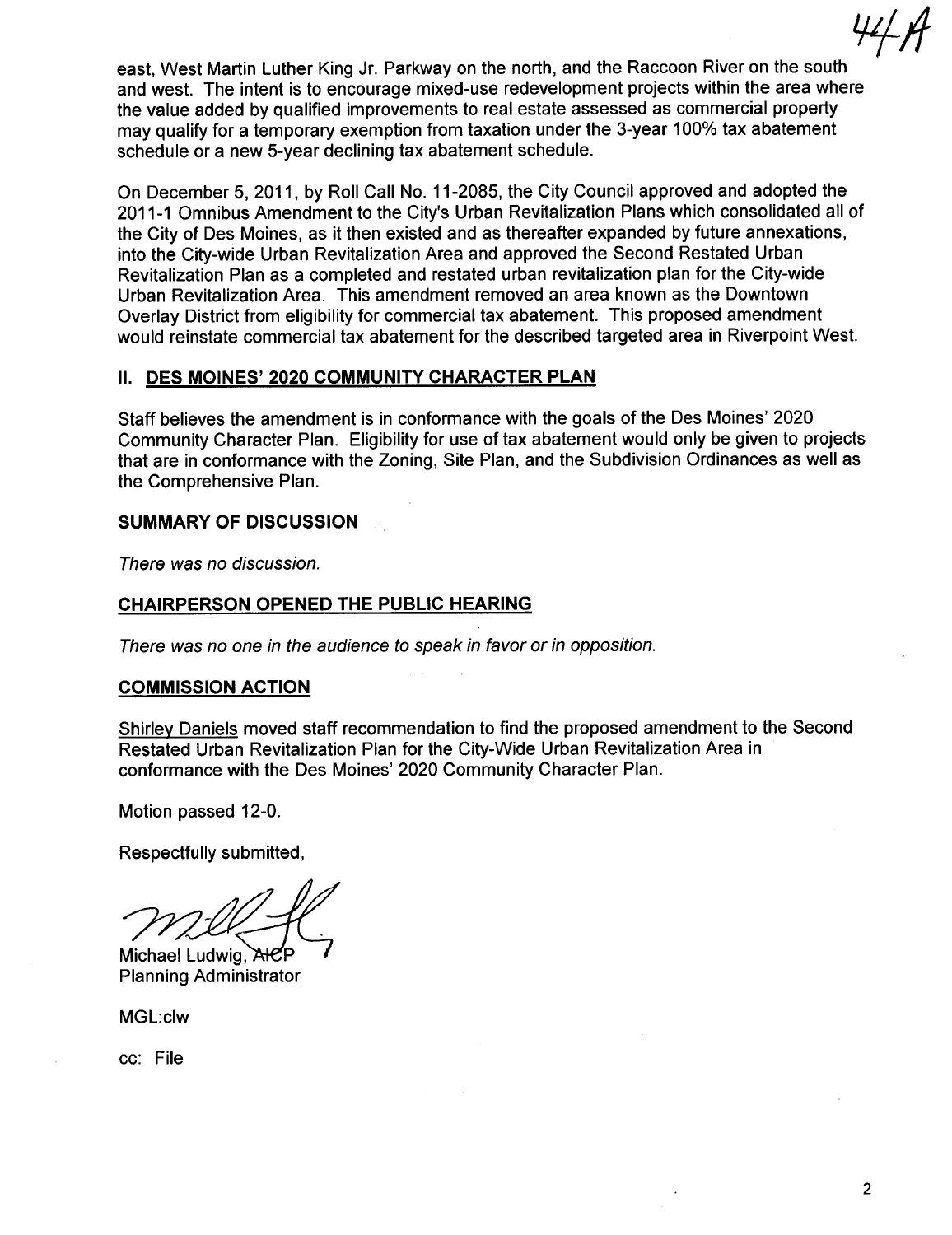# FIRST AMENDMENT TO THE SECOND RESTATED URBAN REVITALIZATION PLAN FOR THE CITY-WIDE URBAN REVITALIZATION AREA CITY OF DES MOINES, IOWA

The purpose of the First Amendment to the Second Restated Urban Revitalization Plan for the City-wide Urban Revitalization Area is to designate the Riverpoint West Area bounded by SW 9th Street on the east, Martin Luther King Jr. Parkway on the north, and the Raccoon River on the south and west as a new subarea within the Downtown Overlay District wherein the value added by qualified improvements to real estate assessed as commercial property may qualify for a temporary exemption from taxation under the 3-year 100% tax abatement schedule or a new 5-year declining tax abatement schedule.

> Approved: Date: ,2012 Roll Call No. 12-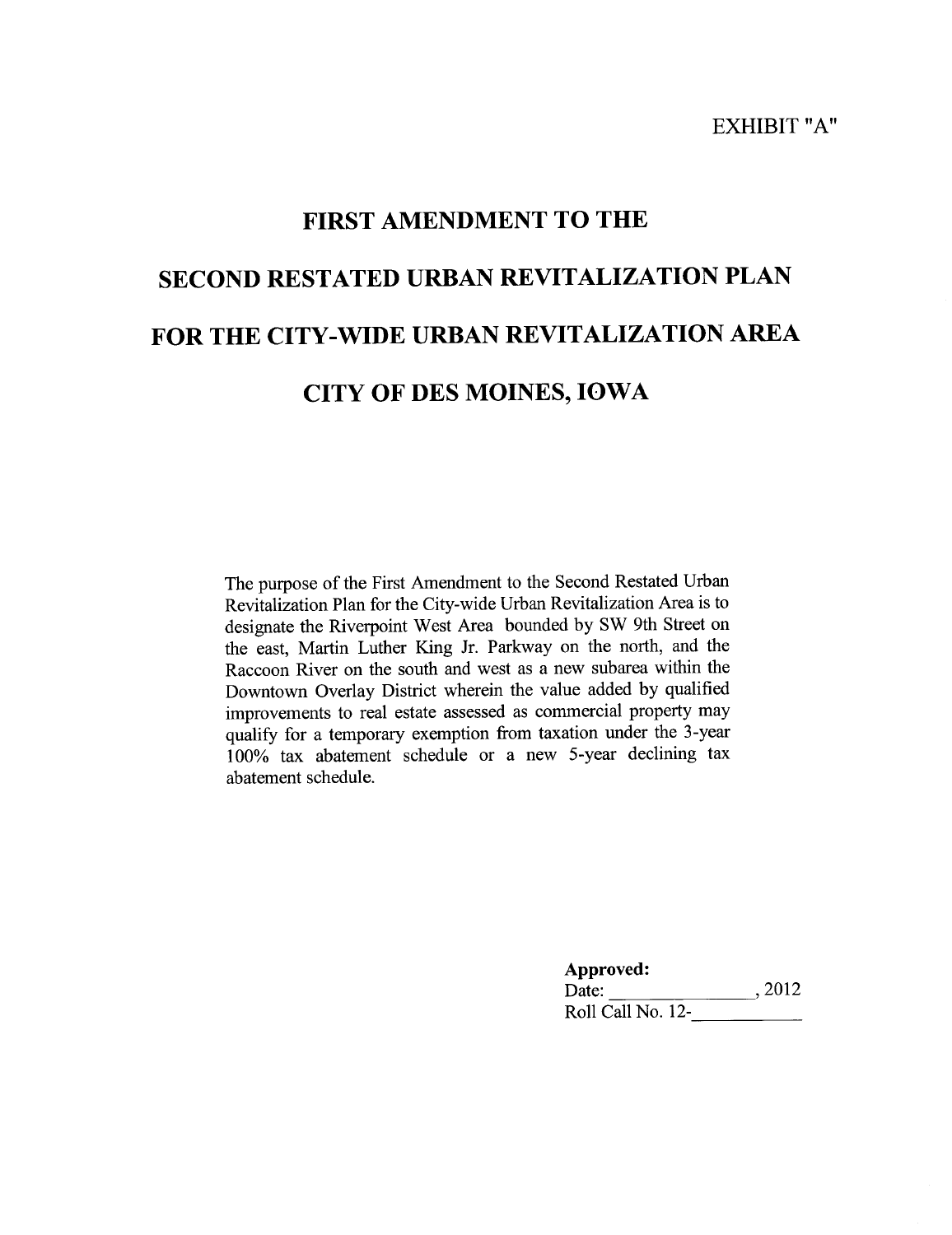## **HISTORY**

The City Council approved the original Urban Revitalization Plan for the City-wide Urban Revitalization Area by Roll Call No. 87-4009 on September 28, 1987. The original City-wide Urban Revitalization Area was comprised of the entire area within the boundaries of the City of Des Moines on July 7,1987. The original Urban Revitalization Plan for the City-wide Urban Revitalization Area was amended twenty-one times as identified below:

| <b>Action</b>                 | -<br><b>Date</b> | <b>Roll Call/Ordinance Number</b> |  |
|-------------------------------|------------------|-----------------------------------|--|
| Designation of Area           | 07/06/87         | Ordinance No. 11,026              |  |
| <b>Amendment of Area</b>      | 09/21/87         | Ordinance No. 11,065              |  |
| "Original" Plan Adopted       | 09/28/87         | 87-4009                           |  |
| <b>First Amendment</b>        | 06/05/89         | 89-2438                           |  |
| <b>Second Amendment</b>       | 07/24/89         | 89-3209 (expanded area)           |  |
| Third Amendment               | 01/15/90         | 90-191                            |  |
| <b>Fourth Amendment</b>       | 06/25/90         | 90-2793                           |  |
| Fifth Amendment               | 08/26/91         | 91-3664                           |  |
| <b>Sixth Amendment</b>        | 09/08/92         | 92-3497                           |  |
| <b>Seventh Amendment</b>      | 03/15/93         | 93-973                            |  |
| <b>Eighth Amendment</b>       | 03/15/93         | 93-971                            |  |
| Ninth Amendment               | 05/17/93         | 93-1868                           |  |
| <b>Tenth Amendment</b>        | 01/03/94         | 94-114                            |  |
| <b>Eleventh Amendment</b>     | 08/01/94         | 94-3024                           |  |
| <b>Twelfth Amendment</b>      | 11/07/94         | 94-4273                           |  |
| Thirteenth Amendment          | 12/19/94         | 94-4781                           |  |
| <b>Fourteenth Amendment</b>   | 02/20/95         | 95-644/ Ord. No. 13,149           |  |
| <b>Fifteenth Amendment</b>    | 03/06/95         | 95-869                            |  |
| <b>Sixteenth Amendment</b>    | 05/22/95         | 95-2087                           |  |
| <b>Seventeenth Amendment</b>  | 07/10/95         | 95-2659                           |  |
| Nineteenth Amendment          | 10/16/95         | 95-3949                           |  |
| Nineteenth Amendment          | 12-02-96         | 96-4031                           |  |
| <b>Twentieth Amendment</b>    | 06/02/97         | 97-1975 (expanded area)           |  |
| <b>Twenty First Amendment</b> | 06-16-97         | 97-2126 (expanded area & adopted  |  |
|                               |                  | Restated Plan)                    |  |

Adoption and Amendment of the original City-wide Urban Revitalization Plan

The Twenty First Amendment to the Original Plan adopted the Restated Urban Revitalization Plan for the City-wide Urban Revitalization Area (the "First Restated Plan") which was amended twenty-four times as identified below:

| Action                  | Date           | <b>Roll Call Number</b> |  |  |
|-------------------------|----------------|-------------------------|--|--|
| <b>First Amendment</b>  | $02 - 23 - 98$ | 98-549 (expanded area)  |  |  |
| <b>Second Amendment</b> | 05-18-98       | 98-1628                 |  |  |
| Third Amendment         | 10-19-98       | 98-3272                 |  |  |

Amendments to the First Restated Urban Revitalization Plan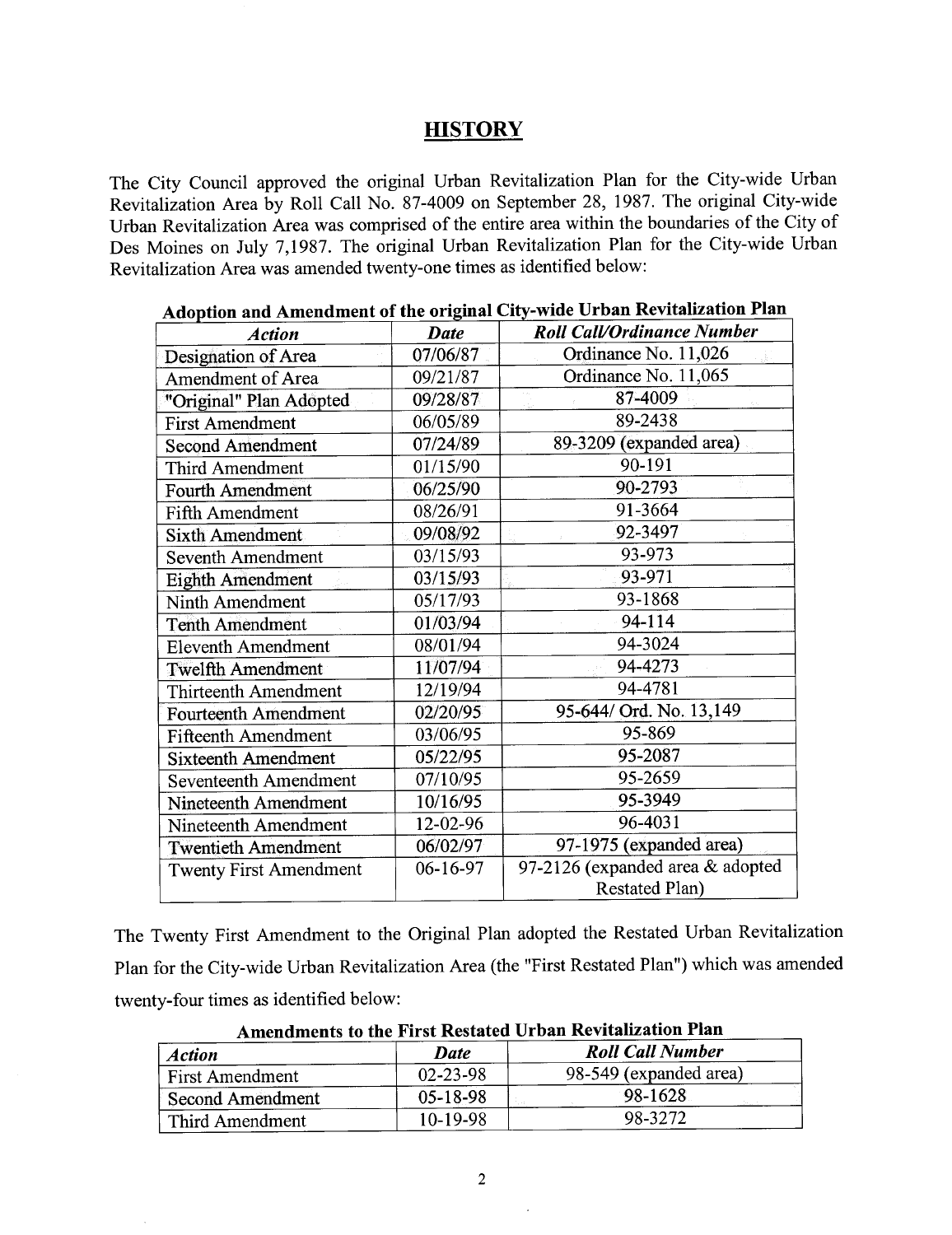| <b>Fourth Amendment</b>        | 03-15-99       | 99-747     |
|--------------------------------|----------------|------------|
| <b>Fifth Amendment</b>         | 07-12-99       | 99-2221    |
| <b>Sixth Amendment</b>         | 10-18-99       | 99-3258    |
| Seventh Amendment              | $02-07 - 00$   | 00-361     |
| <b>Eighth Amendment</b>        | $02-07-00$     | $00 - 364$ |
| Ninth Amendment                | 12-18-00       | 00-4680    |
| <b>Tenth Amendment</b>         | 07-23-01       | 01-2329    |
| <b>Eleventh Amendment</b>      | 09-24-01       | 01-2932    |
| <b>Twelfth Amendment</b>       | 06-03-02       | 02-1447    |
| Thirteenth Amendment           | $10-21-02$     | 02-2546    |
| <b>Fourteenth Amendment</b>    | 02-09-04       | $04 - 315$ |
| <b>Fifteenth Amendment</b>     | $02 - 28 - 05$ | 05-476     |
| <b>Sixteenth Amendment</b>     | $02 - 28 - 05$ | 05-478     |
| Seventeenth Amendment          | 04-24-06       | 06-847     |
| <b>Eighteenth Amendment</b>    | 08-07-06       | 06-1599    |
| Nineteenth Amendment           | 09-10-07       | 07-1762    |
| <b>Twentieth Amendment</b>     | $02 - 11 - 08$ | 08-250     |
| <b>Twenty First Amendment</b>  | $08-21-08$     | 08-1451    |
| <b>Twenty Second Amendment</b> | $05 - 18 - 09$ | 09-896     |
| <b>Twenty Third Amendment</b>  | $03 - 28 - 11$ | 11-0517    |
| <b>Twenty Fourth Amendment</b> | $12 - 05 - 11$ | 11-2085    |

The Twenty Fourth Amendment to the First Restated Urban Revitalization Plan for the Citywide Urban Revitalization Area adopted the Second Restated Urban Revitalization Plan for the City-wide Urban Revitalization Area (the "Second Restated Plan"). This is the first amendment to the Second Restated Plan.

## PURPOSE OF FIRST AMENDMENT

The purpose of the First Amendment to the Second Restated Urban Revitalization Plan for the City-wide Urban Revitalization Area is to designate the Riverpoint West Area bounded by SW 9th Street on the east, Marin Luther King Jr. Parkway on the north, and the Raccoon River on the south and west as a new subarea within the Downtown Overlay District wherein the value added by qualified improvements to real estate assessed as commercial property may qualify for a temporary exemption from taxation under the 3-year 100% tax abatement schedule or a new 5-year declining tax abatement schedule.

## FIRST AMENDMENT

The Second Restated Urban Revitalization Plan for the City-wide Urban Revitalization Area is hereby amended as follows:

1. Section 4, of Article G, of the Second Restated Plan is hereby amended as follows: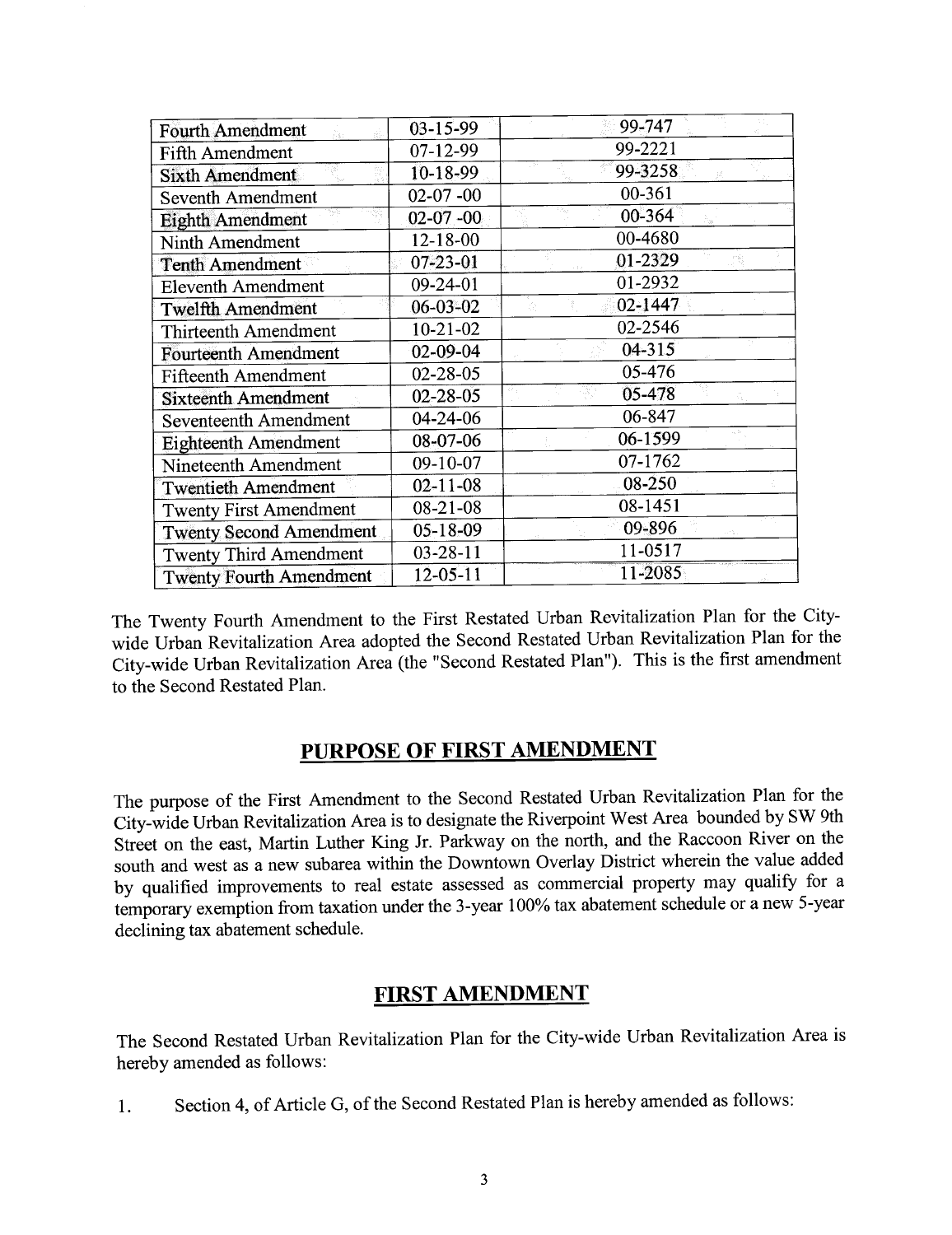## ARTICLE G. APPLICABILITY OF PLAN

#### 4. Property Assessed As Commercial Or Industrial

The taxable value added by new construction or by rehabilitation and additions to existing structures assessed as commercial or industrial property (exclusive of multiplefamily commercial property) which satisfies the qualification requirements of Article H of this plan and the additional requirements under one or more of the subcategories of commercial and industrial property listed below is eligible for a temporary exemption from taxation pursuant to Article 1.

NOTE: Improvements to property assessed as commercial or industrial property fexclusive of multiple-family commercial property) within the Downtown Overlay District identified on Map 5 are not eligible for a temporary exemption from taxation under this Second Restated Plan as initially adopted. It is anticipated that future amendments to this Second Restated Plan will identify classes of commercial and industrial property within the Downtown Overlay District that will then be eligible for a temporary exemption from taxation.

- A. Commercially and Industrially Zoned Districts: Improvements to property within a commercially and industrially zoned district and outside the Downtown Overlay District, which comply with the following standards:
	- 1) *LocationAccess*. The improvements must be to property having a primary vehicular access from street frontage properly zoned for commercial or industrial use.
	- 2) Landscaping. The improvements must be to property which conforms with the site plan landscape standards applicable to development within the C-2 District, as the same may be amended from time to time. However, any higher level of landscaping required by any other applicable requirement shall continue to apply.
	- 3) Site Plan and Design Standards. If the improvements include a new building, a building addition over 50% of the existing building area, or renovations to a building that have an estimated cost for building permit purposes that exceeds 50% of the assessed value of the existing building, then the property must also conform with:
		- (a) An approved site plan.
		- (b) The Commercial Construction and Sustainabilty Design Standards set forth in Appendix A-1, together with any of the following design standards that apply to such property:
			- (1) Improvements to any such property within the Court Avenue Historic Area as shown by Map 5, must substantially comply with the Court Avenue Design Standards attached hereto as Appendix A-2.
			- (2) Improvements to any such property within the Eastern Gateway District Area 1 as shown by Map 7 shall comply with the Eastern Gateway District Area 1 Design Standards set forth in Appendix A-3.
- **B. Riverpont West Area:** Improvements to property located within the Riverpoint West Area bounded by SW 9th Street on the east, Martin Luther King Jr. Parkway on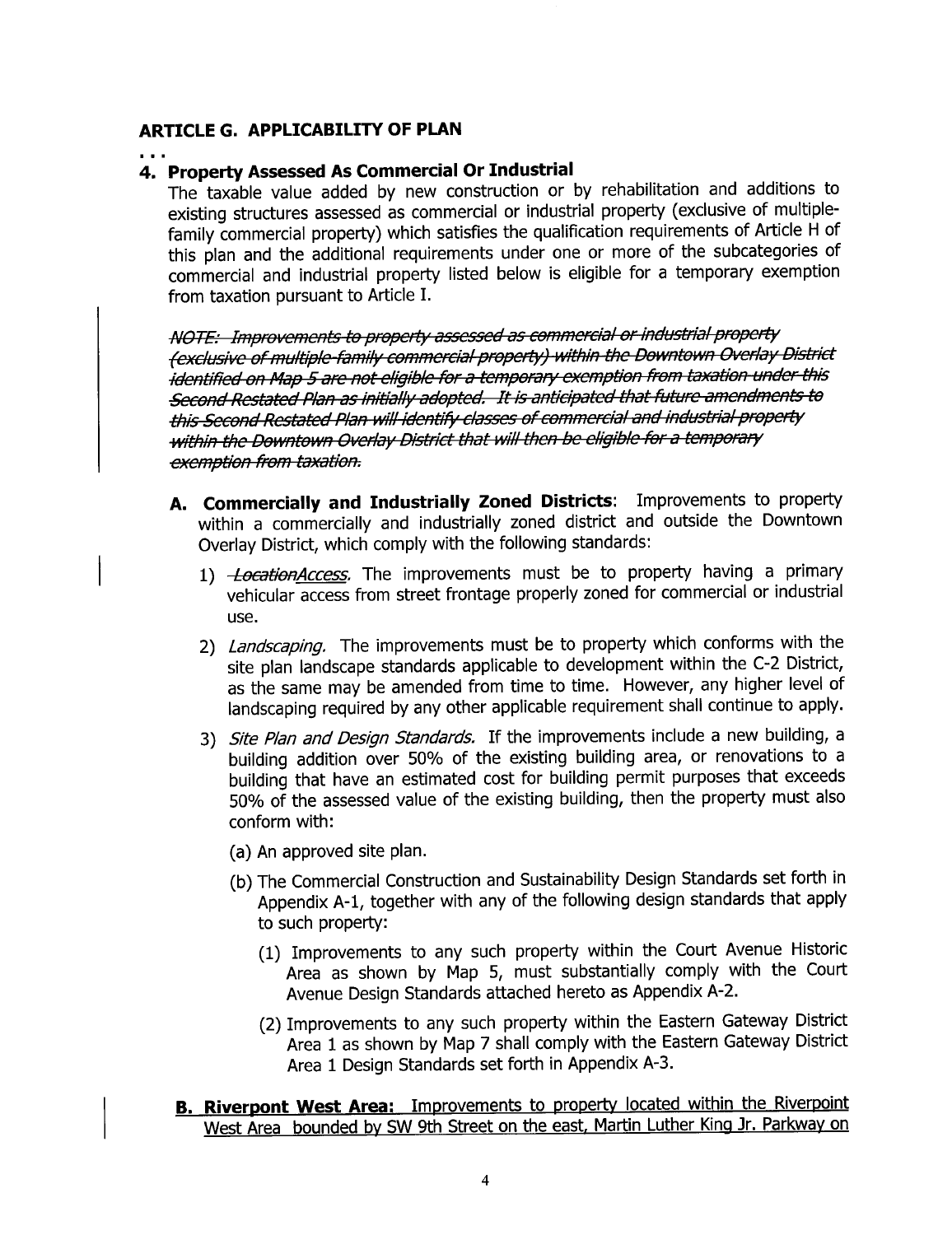the north, and the Raccoon River on the south and west, which comply with following standards:

- 1) Access. The improvements must be to property having a primary vehicular access from street frontage properly zoned for commercial or industrial use.
- 2) Landscaping. The improvements must be to property which conforms with the site plan landscape standards applicable to development within the C-2 District, as the same may be amended from time to time. However, any higher level of landscaping required by any other applicable requirement shall continue to apply.
- 3) Site/Development Plan and Design Standards. The improvements must consist of one or more new structures assessed as commercial property (exclusive of multiple-family commercial property) which comply with the following standards:
	- (a) The Commercial Construction and Sustainability Design Standards set forth in the Second Restated Urban Revitalization Plan for the City-wide Urban Revitalization Area: and.
	- (b) The improvements must either conform with an approved Planned Unit Development Conceptual Plan, or satisfy the following criteria:
		- . Be within a building having at least three stories: and.
		- . Be part of a development parcel with a minimum building coverage of 50% when viewed from above.
- 4) Construction window. Construction of the improvements must be commenced under authority of a building permit issued after July 1. 2012. and prior to July 1. 2017, and the improvements must be completed by December 31. 2017.
- 2. Article I, of the Second Restated Plan is hereby amended by amending Section 2 thereof, and by adding a new Section 2A thereto, as follows:

## ARTICLE I. TAX ABATEMENT SCHEDULE

- $\ddotsc$
- 2. Ten-Year Declining Abatement Schedule. All qualified real estate not located within the Riverpoint West Area bounded by SW 9th Street on the east, Martin Luther King Jr. Parkway on the north, and the Raccoon River on the south and west, is eligible to receive a partial exemption from taxation on the actual value added by the improvements. The exemption is for a period of ten years. The amount of the partial exemption is equal to a percent of the actual value added by the improvements, determined as follows:
	- a. For the first year, 80 percent.<br>
	h. For the second year, 70 percent. 
	a. For the seventh year, 30 percent.
	- b. For the second year, 70 percent. <br>c. For the third year, 60 percent. <br>h. For the eighth year, 30 percent.
	- c. For the third year, 60 percent. h. For the eighth year, 30 percent<br>d. For the fourth year, 50 percent. <br>i. For the ninth year, 20 percent.
	- d. For the fourth year, 50 percent.<br>e. For the fifth year, 40 percent. <br>i. For the tenth year, 20 percent.
	- e. For the fifth year, 40 percent.
- 
- 
- 
- 
- 
- 2A. Five -Year Declining Abatement Schedule. All qualified real estate located within the Riverpoint West Area bounded by SW 9th Street on the east. Martin Luther King Jr. Parkway on the north, and the Raccoon River on the south and west, is eligible to receive a partial exemption from taxation on the actual value added by the